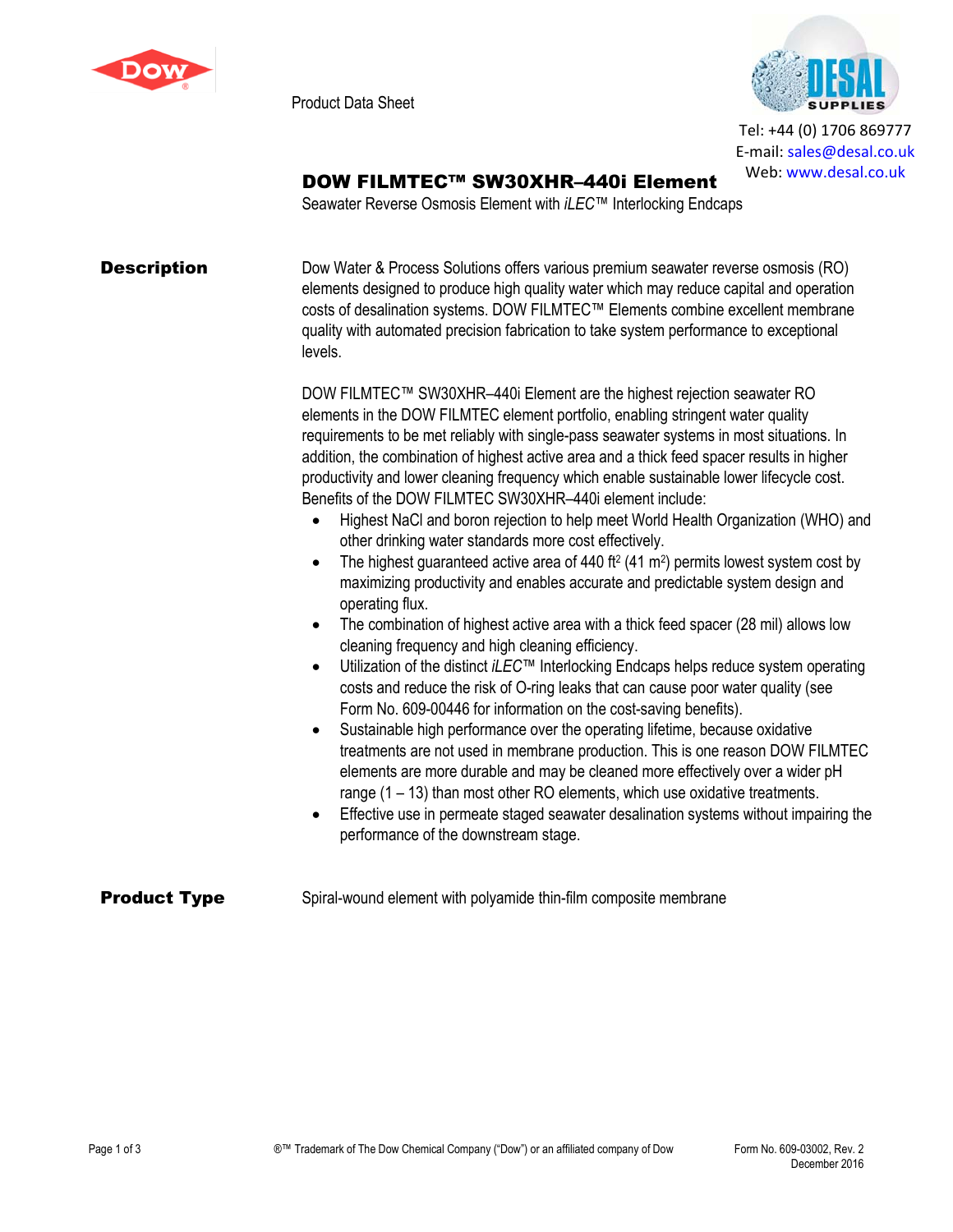#### Product Specifications

|                                                                                                                                                                           |                                                                                                                                                                                                 | <b>Active Area</b> | <b>Feed Spacer</b>                                                                                         |       | <b>Permeate Flow Rate</b> | <b>Stabilized Boron</b> | <b>Stabilized Salt</b> |  |  |  |  |
|---------------------------------------------------------------------------------------------------------------------------------------------------------------------------|-------------------------------------------------------------------------------------------------------------------------------------------------------------------------------------------------|--------------------|------------------------------------------------------------------------------------------------------------|-------|---------------------------|-------------------------|------------------------|--|--|--|--|
| <b>DOW FILMTEC™ Element</b>                                                                                                                                               | (f1 <sup>2</sup> )                                                                                                                                                                              | (m <sup>2</sup> )  | Thickness (mil)                                                                                            | (GPD) | $(m^3/d)$                 | Rejection (%)           | Rejection (%)          |  |  |  |  |
| <b>SW30XHR-440i</b>                                                                                                                                                       | 440                                                                                                                                                                                             | 41                 | 28                                                                                                         | 6,600 | 25                        | 93                      | 99.82                  |  |  |  |  |
|                                                                                                                                                                           | $\mathbf{1}$ .                                                                                                                                                                                  |                    | The above benchmark values are based on the following test conditions: 32,000 ppm NaCl, 800 psi (5.5 MPa), |       |                           |                         |                        |  |  |  |  |
|                                                                                                                                                                           | 77°F (25°C), pH 8 and 8% recovery.                                                                                                                                                              |                    |                                                                                                            |       |                           |                         |                        |  |  |  |  |
|                                                                                                                                                                           | 2.<br>Permeate flows for individual elements may vary $\pm 20\%$ .                                                                                                                              |                    |                                                                                                            |       |                           |                         |                        |  |  |  |  |
|                                                                                                                                                                           | 3.                                                                                                                                                                                              |                    | Minimum Salt Rejection is 99.7%                                                                            |       |                           |                         |                        |  |  |  |  |
| Stabilized salt rejection is generally achieved within 24 – 48 hours of continuous use; depending upon feedwater<br>4.<br>characteristics and operating conditions.<br>5. |                                                                                                                                                                                                 |                    |                                                                                                            |       |                           |                         |                        |  |  |  |  |
|                                                                                                                                                                           |                                                                                                                                                                                                 |                    |                                                                                                            |       |                           |                         |                        |  |  |  |  |
|                                                                                                                                                                           | Product specifications may vary slightly as improvements are implemented.<br>6.<br>Active area guaranteed ±5 %. Active area as stated by Dow Water & Process Solutions is not comparable to the |                    |                                                                                                            |       |                           |                         |                        |  |  |  |  |
|                                                                                                                                                                           |                                                                                                                                                                                                 |                    | nominal membrane area figure often stated by some element suppliers. Measurement method described in       |       |                           |                         |                        |  |  |  |  |
|                                                                                                                                                                           |                                                                                                                                                                                                 |                    | Form No. 609-00434.                                                                                        |       |                           |                         |                        |  |  |  |  |
|                                                                                                                                                                           |                                                                                                                                                                                                 |                    |                                                                                                            |       |                           |                         |                        |  |  |  |  |
| <b>Element</b>                                                                                                                                                            |                                                                                                                                                                                                 |                    |                                                                                                            |       |                           |                         |                        |  |  |  |  |
| <b>Dimensions</b>                                                                                                                                                         |                                                                                                                                                                                                 |                    |                                                                                                            | в     |                           |                         |                        |  |  |  |  |
|                                                                                                                                                                           |                                                                                                                                                                                                 |                    |                                                                                                            |       |                           |                         |                        |  |  |  |  |
|                                                                                                                                                                           |                                                                                                                                                                                                 |                    |                                                                                                            |       |                           |                         |                        |  |  |  |  |
|                                                                                                                                                                           |                                                                                                                                                                                                 |                    |                                                                                                            |       |                           |                         |                        |  |  |  |  |
|                                                                                                                                                                           |                                                                                                                                                                                                 |                    |                                                                                                            |       |                           |                         |                        |  |  |  |  |
|                                                                                                                                                                           |                                                                                                                                                                                                 | <b>D</b> DIA       |                                                                                                            |       |                           |                         | <b>C</b> DIA           |  |  |  |  |
|                                                                                                                                                                           |                                                                                                                                                                                                 |                    |                                                                                                            |       |                           |                         |                        |  |  |  |  |
|                                                                                                                                                                           |                                                                                                                                                                                                 |                    |                                                                                                            |       |                           |                         |                        |  |  |  |  |
|                                                                                                                                                                           |                                                                                                                                                                                                 | Feed               |                                                                                                            |       | Fiberglass Outer Wrap     |                         |                        |  |  |  |  |
|                                                                                                                                                                           |                                                                                                                                                                                                 |                    | U-Cup Brine Seal                                                                                           |       |                           | End Cap<br><b>Brine</b> | Permeate               |  |  |  |  |

| End Cap <sup>1</sup> | Brinel | <b>I</b> Permeate |
|----------------------|--------|-------------------|

| <b>DOW FILMTEC™ Element</b> | (in.) | (mm  | "<br>(in.) | (mm) | (in.)  | (mm             | (in.)   | (mm)  |
|-----------------------------|-------|------|------------|------|--------|-----------------|---------|-------|
| <b>SW30XHR-440i</b>         | 40.0  | .016 | 40.5       | .029 | 71<br> | 20 <sub>1</sub> | .125 ID | 29 ID |

1. Refer to Dow Water & Process Solutions Design Guidelines for multiple-element applications. 1 inch = 25.4 mm

2. Element to fit nominal 8-inch (203-mm) I.D. pressure vessel.

3. Individual elements with *iLEC*™ Interlocking Endcaps measure 40.5 inches (1,029 mm) in length (B). The net length (A) of the elements when connected is 40.0 inches (1,016 mm).

## Operating and Cleaning Limits

| Maximum Operating Temperature ab            | 113°F (45°C)        |
|---------------------------------------------|---------------------|
| Maximum Operating Pressure <sup>b</sup>     | 1,200 psig (83 bar) |
| Maximum Element Pressure Drop               | 13 psig (0.9 bar)   |
| pH Range, Continuous Operation <sup>a</sup> | $2 - 11$            |
| pH Range, Short-Term Cleaning (30 min.) c   | $1 - 13$            |
| Maximum Feed Silt Density Index (SDI)       | SDI 5               |
| Free Chlorine Tolerance d                   | $< 0.1$ ppm         |

a Maximum temperature for continuous operation above pH 10 is 95°F (35°C).

<sup>b</sup> Operation at pressures up to 1,200 psig (83 bar) is allowable under certain conditions. Consult your Dow representative for advice on applications above 1,000 psig (69 bar) and/or above 95°F (35°C).

<sup>c</sup> Refer to guidelines in "[Cleaning Procedures](http://www.dow.com/webapps/include/GetDoc.aspx?filepath=liquidseps/pdfs/noreg/609-23010.pdf)" for more information.

<sup>d</sup> Under certain conditions, the presence of free chlorine and other oxidizing agents will cause premature membrane failure. Since oxidation damage is not covered under warranty, Dow Water & Process Solutions recommends removing residual free chlorine by pretreatment prior to membrane exposure. Please refer to technical bulletin "[Dechlorinating Feedwater](http://www.dow.com/webapps/include/GetDoc.aspx?filepath=liquidseps/pdfs/noreg/609-22010.pdf)" for more information.